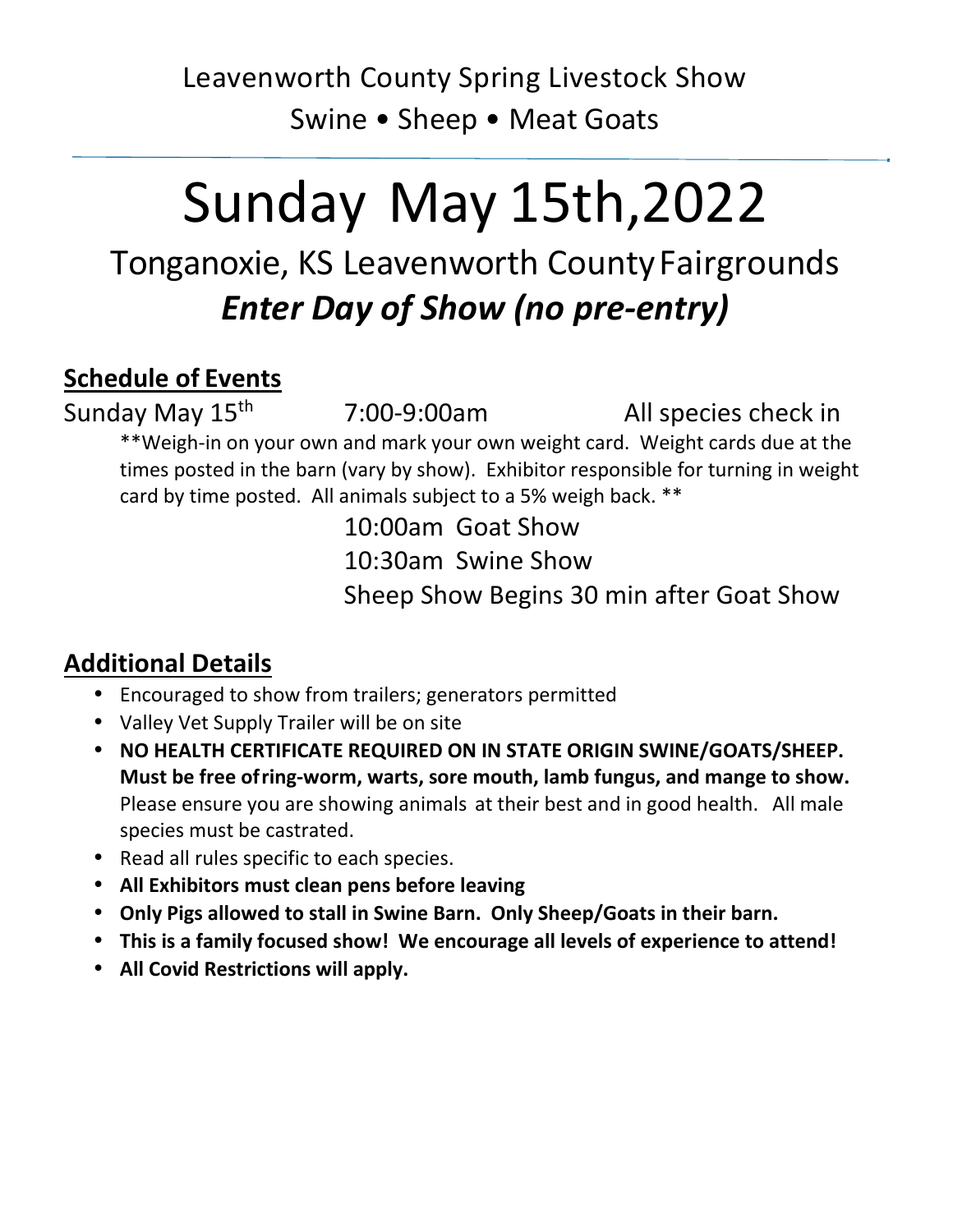

# Small Livestock Spring Show Swine • Sheep • Goats

Leavenworth County Livestock Committee

Bring this form with you - or –

forms will be available at check in!

Questions - (913)364-5700

Cell# (913) 683-4277 **Leavenworth County Livestock Committee**

Day of Show Entries Only – cash

#### **Entry fee is \$20 per head. \$5 entry fee Showmanship.** NO Pre-Entries. Day of Show Entries – Cash preferred. No CC.

| <b>Exhibitor Name:</b> |         |        |  |
|------------------------|---------|--------|--|
| Address:               |         | Phone: |  |
| City:                  | ST/Zip: | Email: |  |

| <b>Exhibitor</b> | <b>Exhibitor Age</b> | <b>Species</b> | Class # | <b>Breed</b> | <b>Tag Number</b> |  |
|------------------|----------------------|----------------|---------|--------------|-------------------|--|
|                  |                      |                |         |              |                   |  |
|                  |                      |                |         |              |                   |  |
|                  |                      |                |         |              |                   |  |
|                  |                      |                |         |              |                   |  |
|                  |                      |                |         |              |                   |  |
|                  |                      |                |         |              |                   |  |
|                  |                      |                |         |              |                   |  |

Total head entered \_\_\_ X \$ 20 = \_\_\_\_\_\_\_\_\_\_\_\_\_

Showmanship  $X$  \$5 =

Total Cost =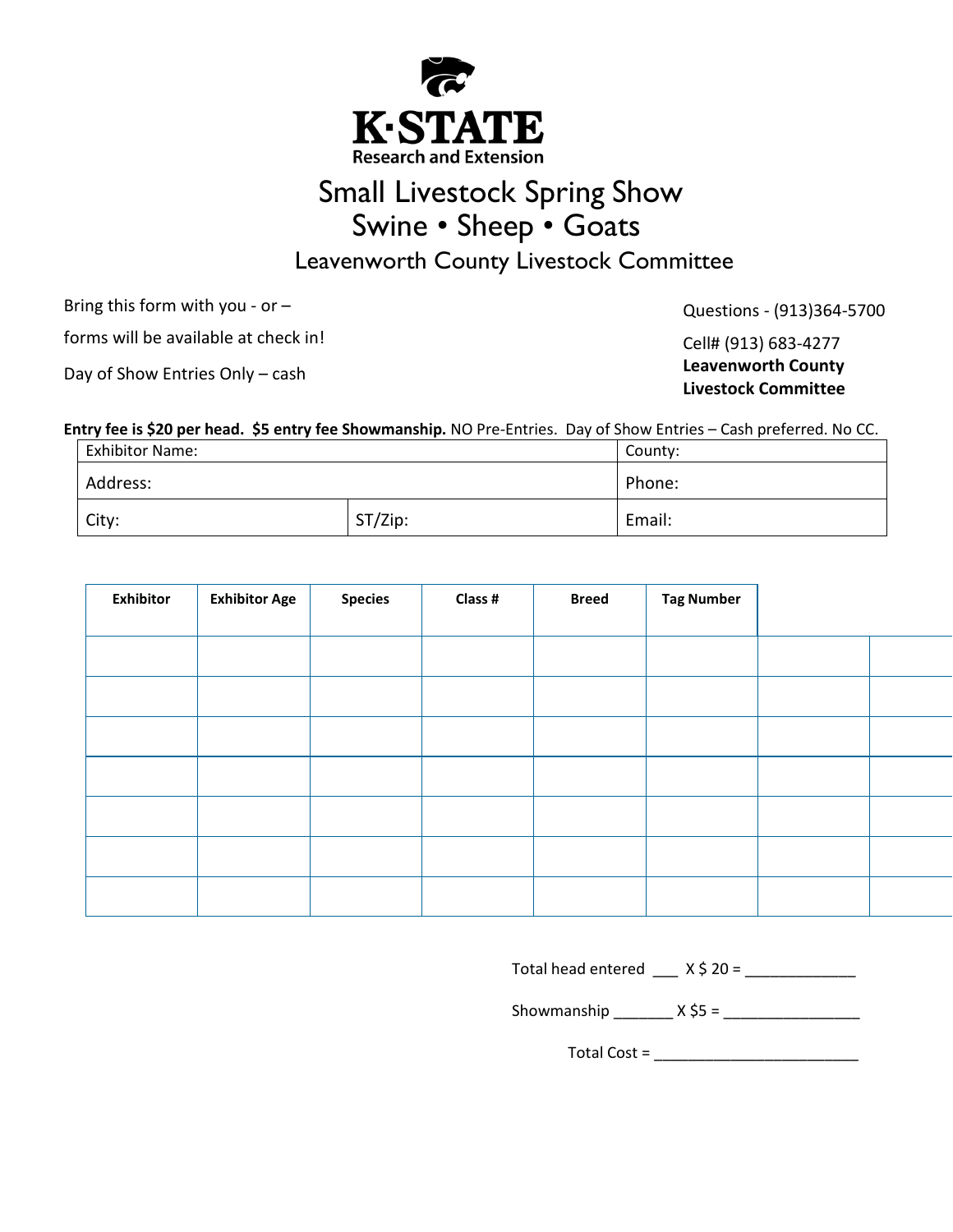### Leavenworth County Small Livestock Spring Show Swine Rules and Regulations

#### **Rules & Regulations:**

- All swine must have an ID tag / ear notch.
- Swine will be shown by breeds and weight. Gilts and barrows will show together. Must be 5 head to hold a breed class or will be AOB. No registration papers required. All swine must be weighed by the individual exhibitor and the exhibitor is responsible for turning in the weight card to the committee. All animals are subject to a 5% weigh back.
- All males must be castrated.
- Show open to youth who are 19 years of age and under as of 1/1/21
- Showmanship Divisions will be: Seniors 14 & older; Intermediates 10-13; Juniors 7-9
- Hogs must be owned & shown by the exhibitor.
- Number of head per class 15 or less (approx.).
- Showmanship exhibitors max 15 per class (approx.).
- To participate in showmanship each exhibitor must enter minimum one hog in the show.
- Show is judged as "Prospect Show" & left to the judge's opinion.
- No maximum or minimum weight requirements
- All hogs should be born on or after January 1,2021.
- Swine must be free of clinical signs of infestations or contagious disease. A negative Pseudorabies and Brucellosis test or health certificate are not required for Kansas origin swine. All swine originating out of State or purchased out of state need to follow state guidelines and must have a health certificate within 30 days and have a negative blood test or originate from a disease free herd. **Health papers reguired for out of state entries only.**

#### **Swine Class Numbers**

**Class 1S—Senior Showmanship (14-19)** 

**Class 2S—Intermediate Showmanship (10-13)** 

**Class 3S—Junior Showmanship (7-9)** 

**Class 5S—Prospect Market Hog**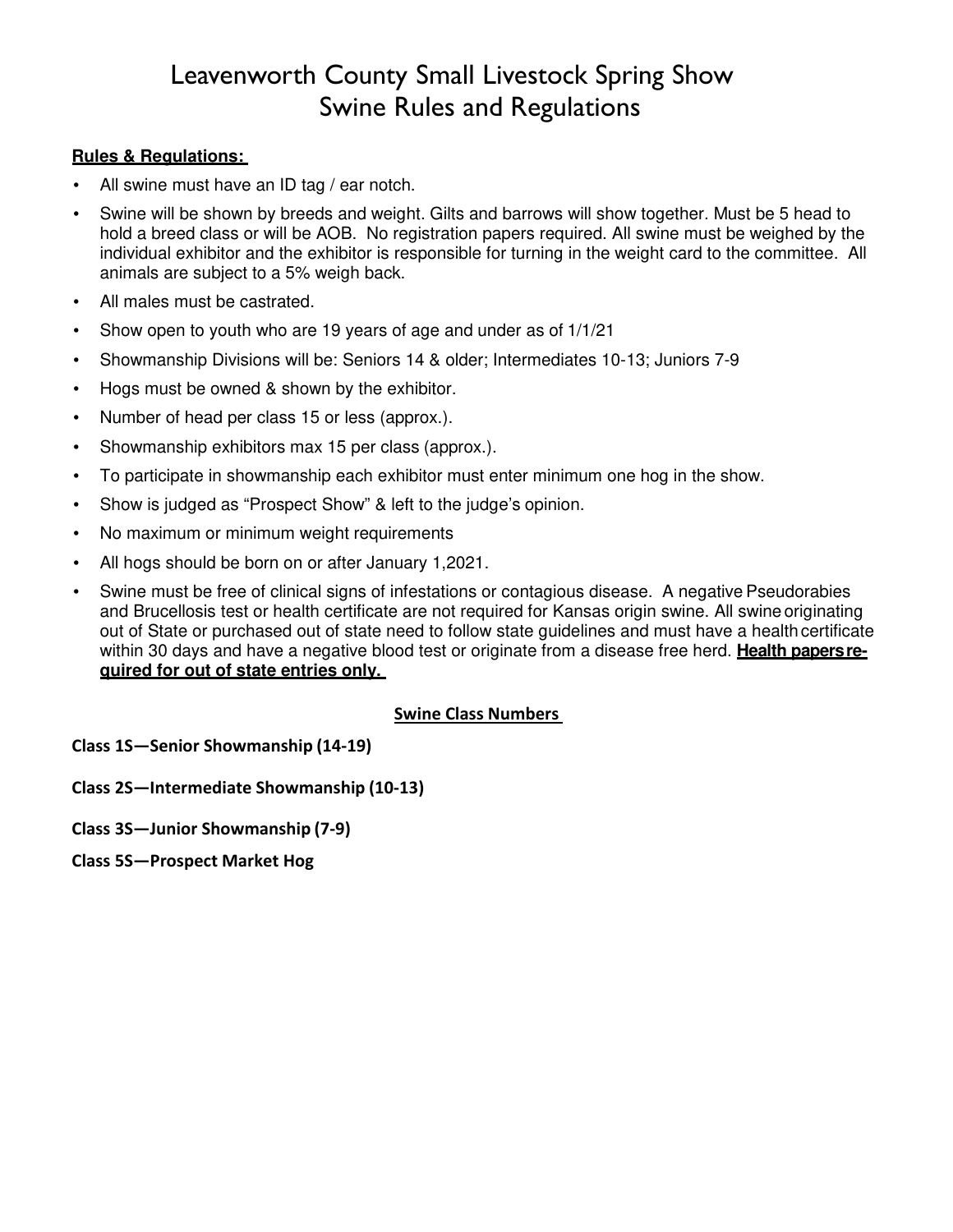### Leavenworth County Small Livestock Spring Show Meat Goat Rules and Regulations

#### **Rules & Regulations:**

- All goats must have a USDA premise tag, or, livestock ID tag
- Show open to youth who are 19 years of age and under as of 1/1/22
- All goats must be owned & shown by the exhibitor and verified by ear tag.
- Wethers are suggested to be dehorned. If horns are left, they should be tipped and rounded.
- All animals must be in proper physical condition, be properly identified and free of visual evidence of infectious, contagious or parasitic disease at the time of arrival. No health papers are required, however, animals showing evidence of sickness, infections, contagious or parasitic disease will result in the animal's rejection for entry. If the animal is bleeding from recent disbudding or tipping the animal will be disqualified. The inspector's decision is final.
- Prospect market goats may be either sex and must have milk teeth and be castrated if male.
- Goats can be braced and must be shown with all four feet on the ground.
- Market Goats will be shown by weight only.
- Showmanship Divisions will be: Seniors 14 & older; Intermediates 10-13; Juniors 7-9
- To participate in showmanship each exhibitor must enter minimum one goat in the show
- Show is judged as "Prospect Shows" & left to the judge's opinion.
- No minimum weight, no maximum weight. No class for breeding goats.

#### **Meat Goat Class Numbers**

**Class 1G—Senior Showmanship (14-19)**

**Class 2G—Intermediate Showmanship (10-13)** 

**Class 3G—Junior Showmanship (7-9)**

**Class 5G—Prospect Meat Goat**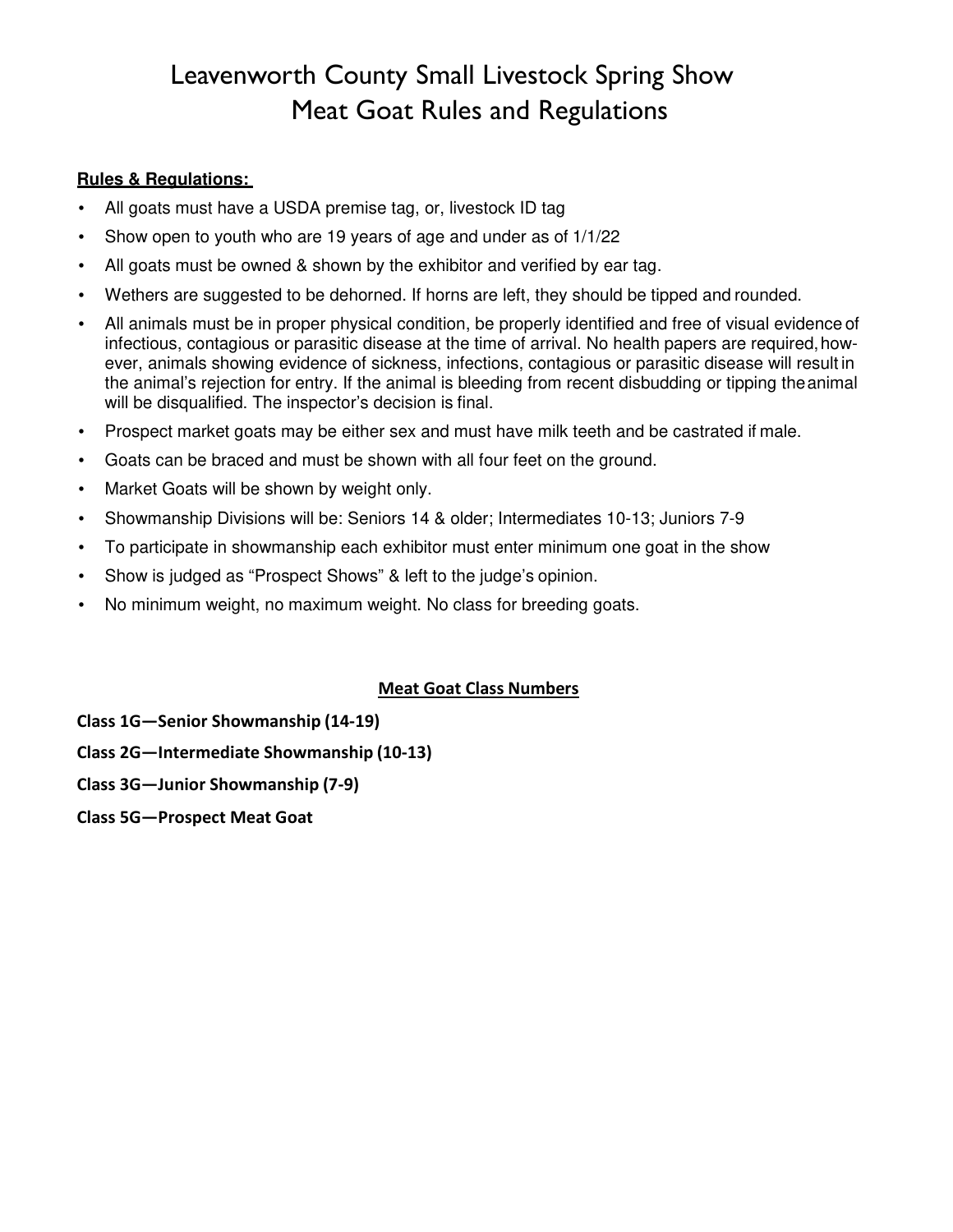# Leavenworth County Small Livestock Spring Show Sheep Rules and Regulations

#### **Rules & Regulations:**

- All sheep must have a USDA premise tag.
- Show open to youth who are 19 years of age and under as of 1/1/22
- Prospect Market lamb show only; all lambs to have wool no longer than .2 inch at show time
- All lambs must be owned & shown by the exhibitor.
- No health papers required. Upon arrival, all lambs will be inspected for infectious or contagious diseases. To speed the process, lambs should be slick shorn upon arrival. No lambs are to be unloaded prior to inspection. These steps are intended to protect, not inconvenience, exhibitors. Please cooperate. All animals must be in proper physical condition, be properly identified and free of visual evidence of infectious, contagious or parasitic disease at the time of arrival. Animals showing evidence of sickness, infections, contagious or parasitic disease will result in the animal's rejection for entry. The inspector's decision is final.
- Prospect market lambs may be either sex. Must be born on or after January 1, 2022
- Must be castrated if male.
- Market lambs will be shown by black face, white face, speckle face and weight.
- Showmanship Divisions will be: Seniors 14 & older; Intermediates 10-13; Juniors 7-9
- To participate in showmanship each exhibitor must enter minimum one lamb in the show
- Show is judged as "Prospect Shows" & left to the judge's opinion.
- No minimum or maximum weight;
- No class for breeding sheep.

#### **Sheep Class Numbers**

**Class 1SH—Senior Showmanship (14-19)** 

**Class 2SH—Intermediate Showmanship (10-13)** 

**Class 3SH—Junior Showmanship (7-9)** 

- **Class 5SH—White Face Market Lambs**
- **Class 6SH— Speckle Face Market Lambs**
- **Class 7SH Black Face Market Lambs**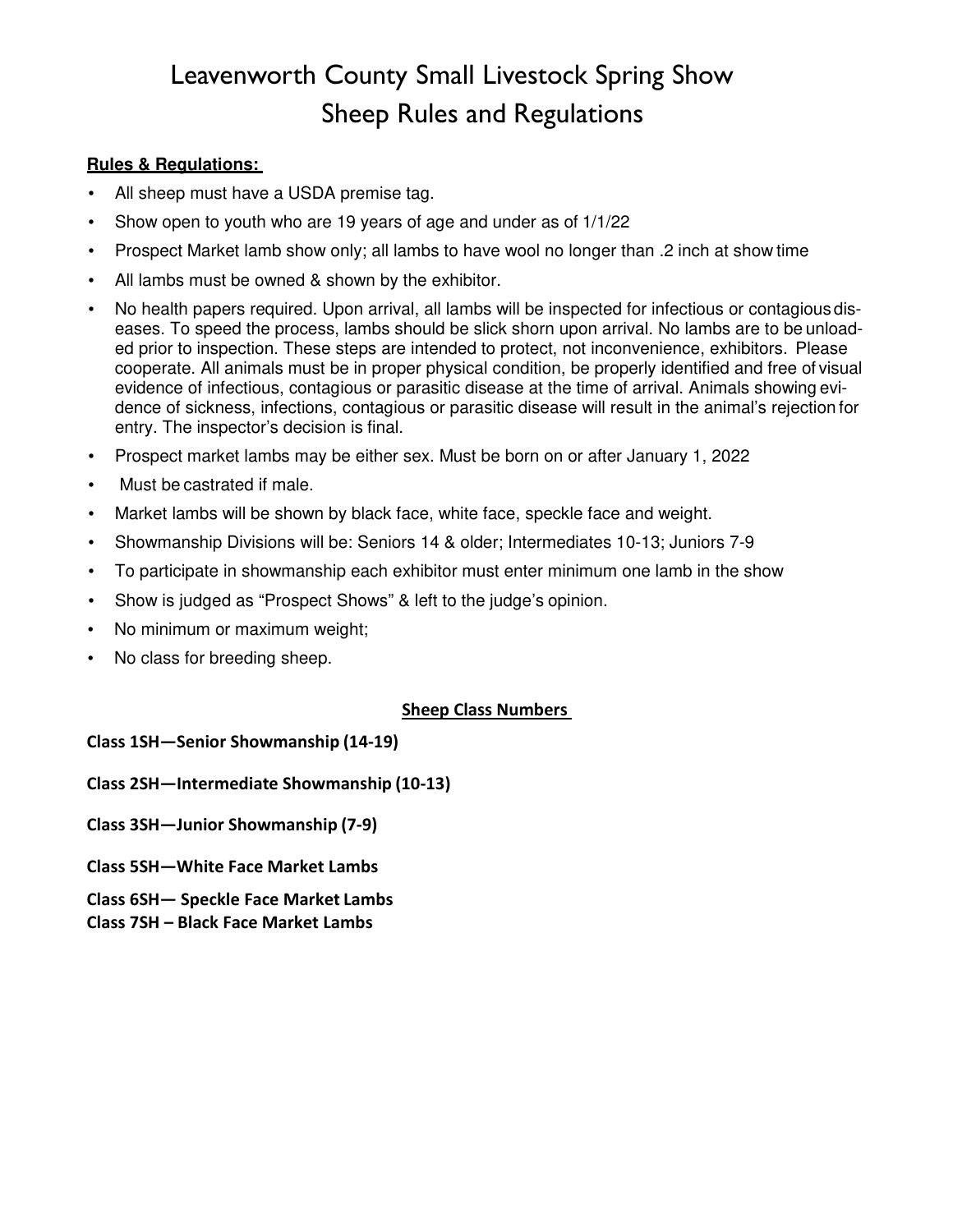Leavenworth County Small Livestock Spring Show

General Rules and Regulations Leavenworth County Fairgrounds, Tonganoxie, KS

- All persons who attend or participate in the show do so at their own risk. The Leavenworth County Extension Council or Livestock Committee assumes no liability for any accidents that may occur. The Leavenworth County Extension Council or Livestock Committee assumes no liability for loss or injury of livestock due to theft, mysterious disappearance, sickness or act of God.
- The Show Directors reserve the right to decide any questions not covered in the list of rules.
- The following animal rights information shall apply to this Leavenworth County function: The Show Directors and Livestock Committee have agreed that the word abuse includes: beating, use of injections and use of electric prods. These shall be deemed as inhumane





Kansas State University is committed to making its services, activities and programs accessible to all participants. If you have special requirements due to a physical, vision, or hearing disability, contact Karol Lohman, Ag Agent, 913-364-5700. klohman@ksu.edu Kansas State University Agricultural Experiment Station and Cooperative Extension Service K-State Research and Extension is an equal opportunity provider and employer.

ane treatment of animals and may warrant dismissal from this function. They may determine that any exhibitor who inhumanely abuses an animal may be barred from showing and will forfeit any